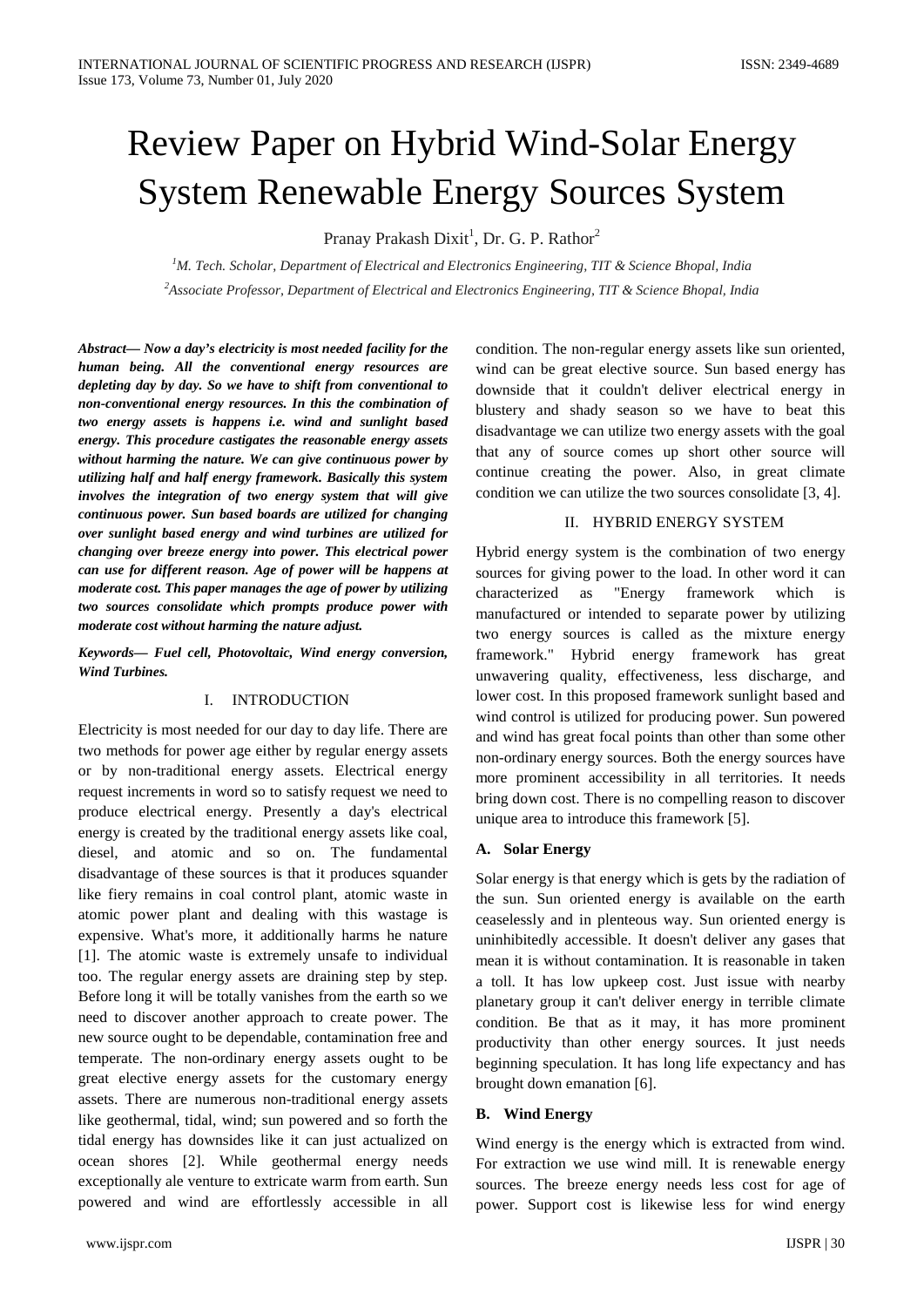framework. Wind energy is available very nearly 24 hours of the day. It has fewer outflows. Beginning expense is likewise less of the framework. Age of power from wind is rely on the speed of wind streaming. The real impediments of utilizing free sustainable power source assets are that inaccessibility of energy forever. For conquering this we utilize sun oriented and wind energy together. With the goal that any one wellspring of energy falls flat other will deal with the age. In this proposed framework we can utilize the two sources join [7]. Another way is that we can utilize any one source and keep another source as a remain by unit. This will prompts congruity of age. This will make framework solid. The primary detriments of this framework are that it needs high introductory cost. But that it is dependable, it has fewer outflows. Kept up cost is less. Life expectancy of this framework is more. Proficiency is more. A principle preferred standpoint of this framework is that it gives constant power supply.

# III. DESIGN OF HYBRID ENERGY SYSTEM

For design of the hybrid energy system we need to find the data as follows

# **A. Data required for Solar System:**

- 1. Annual mean daily duration of Sunshine hours
- 2. Daily Solar Radiation horizontal (KWH/m2/day)

# **B. Data required for Wind System:**

- 1. Mean Annual Hourly Wind Speed (m/sec)
- 2. Wind Power that can be generated from the wind turbine



Figure 1: Block graph of Hybrid energy age framework

Above figure demonstrates the square outline of the cross breed control age framework utilizing wind and sunlight

based power. This square outline incorporates following pieces.

- i. Solar panel
- ii. Wind turbine
- iii. Charge controller

# **(i) Solar panel**

Solar panel is use to convert solar radiation to the electrical energy. The physical of PV cell is very similar to that of the classical diode with a PN intersection framed by semiconductor material. At the point when the intersection retains light, the energy of consumed photon is exchanged to the electron proton arrangement of the material, making charge bearers that are isolated at the intersection [8]. The charge bearers in the intersection area make a potential slope, get quickened under the electric field, and circle as present through an outer circuit. Sun powered exhibit or board is a gathering of a few modules electrically associated in arrangement parallel blend to produce the required current and voltage. Sun based boards are the medium to change over sun oriented power into the electrical power.

# **(ii) Wind turbine**

Wind turbine is that framework which removes energy from twist by pivot of the sharp edges of the breeze turbine. Fundamentally wind turbine has two composes one is vertical and another is even. As the breeze speed builds control age is additionally increments. The power produced from wind isn't ceaseless its fluctuating. For acquire the non-fluctuating force we need to store in battery and after that give it to the heap.

# **(iii) Charge controller**

Charge controller has basic function is that it control the source which is to be active or inactive. It all the while charge battery and furthermore offers energy to the heap. The controller has over-charge security, cut off, post perplexity assurance and programmed dump stack work. It additionally the capacity is that it ought to fluctuate the power according to the heap request. It include the both the power with the goal that the heap request can satisfy. Also, when control isn't producing it should remove control from battery and offer it to the heap.

# IV. **CHARACTERISTICS OF PV SYSTEM**

The photovoltaic cell converts the light energy into electrical energy depending on the irradiation of the sun and temperature in the atmosphere. Basically PVC is a PN junction diode [9, 10]. But in PN junction diode DCI AC source is needed to work, but here light energy is used as a source to produce DC output. PVC is a current control source not a voltage control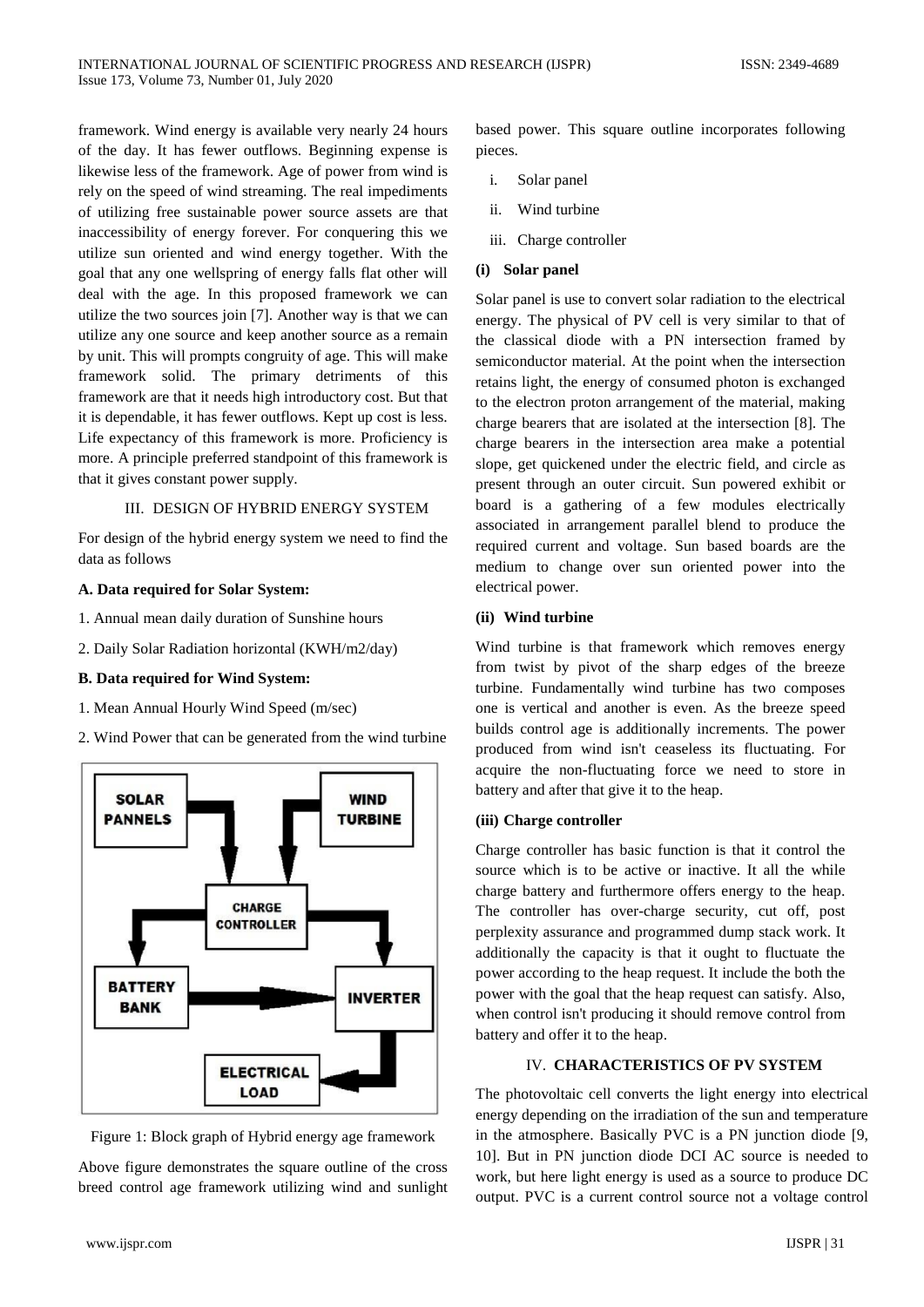source. The equivalent electrical circuit diagram of PVC is The important features associated with a wind energy shown in the Figure 2.



Figure 2: Show ideal photovoltaic cell equivalent circuit



Figure 3: Equivalent Electrical Circuit of PVC

$$
I_D = I_0[\exp(V + IR_s)/KT - 1]
$$
 (1)

Therefore PVC output current is given in equation 2.

$$
I = I_L - I_D - I_{Sh} \tag{2}
$$

$$
I = I_L - I_0[\exp(q(V + IR_s))/KT - 1] -
$$
  
(*V* + IR<sub>s</sub>) / R<sub>Sh</sub> (3)

Where  $I_D$  the diode is current,  $R_{sh}$  is the shunt resistance,

 $I_L$  is the light generated current of solar array. Sun based cell streamlined standard used, wind turbines are characterized is fundamentally a p-n intersection created in a thin wafer or into drag based and lift based turbines. In light of the layer of semiconductor. The electromagnetic radiation of mechanical structure, they are arranged into flat pivot and sunlight based energy can be specifically changed over power vertical hub wind turbines. As for the revolution of the through photovoltaic impact. Being presented to the daylight, rotor, wind turbines are ordered into settled speed and photons with energy more prominent than the band-hole variable speed turbines. By and by the emphasis is on even energy of the semiconductor are consumed and make some pivot, lift based variable speed wind turbines. Power electron-gap sets relative to the occurrence light. Affected by electronic circuits assume an essential empowering part in the inward electric fields of the p-n intersection, these bearers factor speed based breeze energy change frameworks. are cleared separated and make a photocurrent which is Settled speed wind turbines are easy to work, dependable specifically relative to sun oriented insolation. PV framework and vigorous. However the speed of the rotor is settled by normally displays a nonlinear I-V and P-V attributes which the network recurrence. As result, they can't take after the differ with the brilliant force and cell temperature [11].

# V. **WIND ENERGY SYSTEMS**

Wind energy has the biggest share in the renewable energy sector [1], [3]. Over the past 20 years, grid connected wind capacity has more than doubled and the cost of power generated from wind energy based systems has reduced to one-sixth of the corresponding value in the early 1980s [3].

conversion system are:

- Available wind energy
- Type of wind turbine employed
- Type of electric generator and power electronic circuitry employed for interfacing with the grid.



Figure 4: Variable speed wind energy conversion system

Wind energy – Wind speeds, pneumatic stress, climatic temperature, earth surface temperature and so forth, are exceptionally between connected parameters. Because of the characteristic multifaceted nature, it is improbable to expect a correct material science based expectation philosophy for wind power/supportability. Be that as it may, conveyance based models have been proposed, and utilized to anticipate the supportability of wind energy change frameworks [4]. Nitty gritty clarification of the breeze energy assets is past the extent of this paper. In light of studies it has been accounted for that the variety of the mean yield control from a 20 year time span to the following has a standard deviation of under 0.1 [12]. It can

be closed with sensible certainty that breeze energy is a tried and true wellspring of clean energy. In light of the ideal streamlined proficiency point. If there should be an occurrence of differing wind speeds, settled speed wind turbines can't follow the ideal power extraction point. In factor speed wind turbines, control electronic hardware mostly or totally decouples the rotor mechanical recurrence from the lattice electrical recurrence, empowering the variable speed activity. The sort of electric generator utilized and the lattice conditions manage the necessities of the power electronic (PE) interface. Fig. 1 portrays a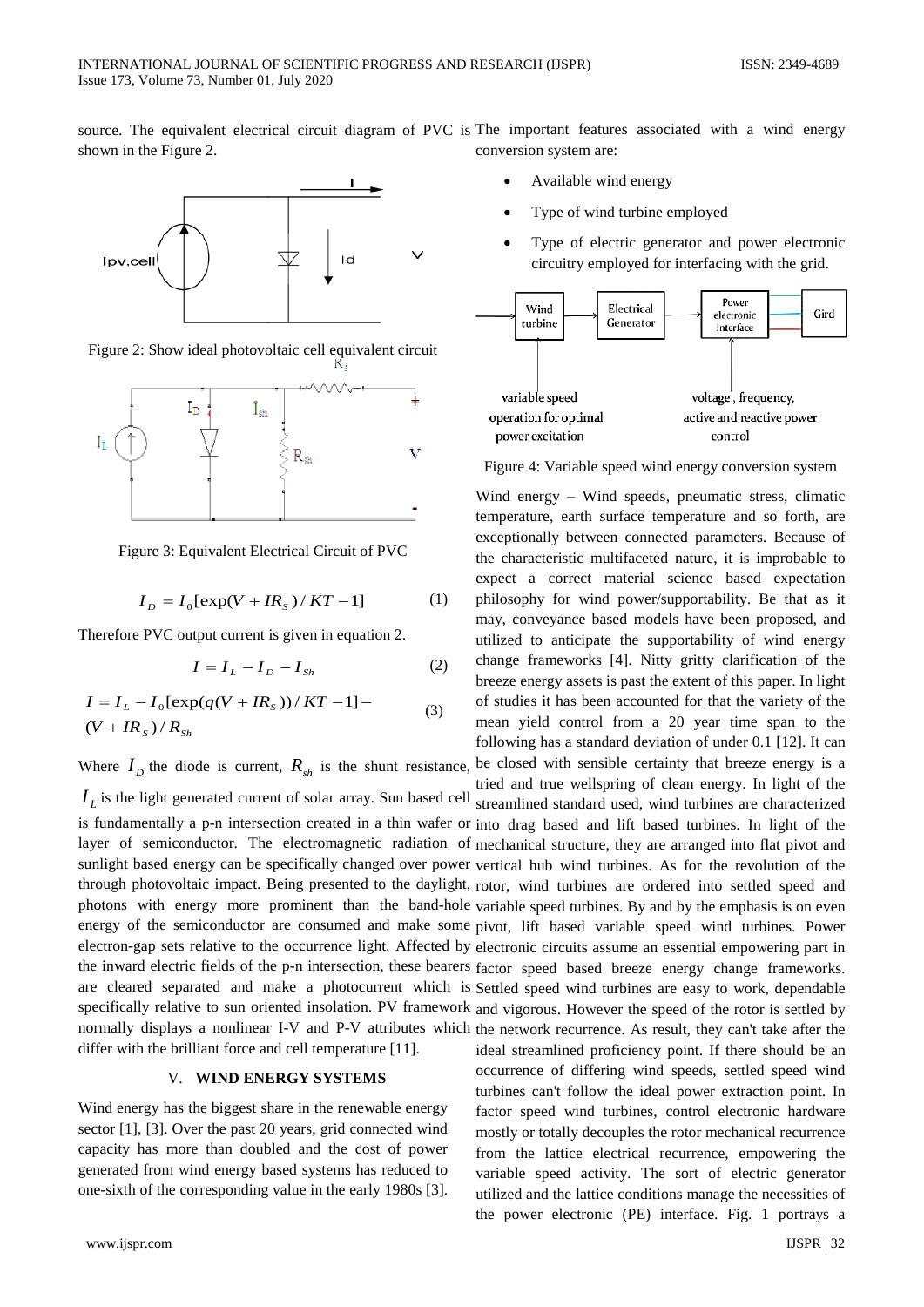variable speed wind energy change framework. The electrical generator famously e m p l o y e d for mostly v a r I a b l e speed wind energy transformation frameworks are doubly-nourished acceptance generators [5]. Fig. 5 portrays a doubly-sustained enlistment generator where the rotor circuit is controlled by the power converter framework by means of the slip rings and the stator circuit is associated with the matrix. This strategy is beneficial as the power converter needs to deal with a part  $\sim$  25% - 50 % of the aggregate energy of the framework [5]. The power converter framework utilizes a rotor side air conditioning dc converter, a dc interface capacitor, and a dc-air conditioning inverter associated with the matrix as appeared in Fig.



Figure 5: Fully variable wind energy conversion system

#### VI. PROPOSED CALCULATION

The total power generated by this system may be given as the addition of the power generated by the solar PV panel and power generated by the wind turbine.

Mathematically it can be represented as,

$$
P_T = N_w \times P_w + N_s \times P_s \tag{4}
$$

Where,

 $P_T$  is the total power generated

 $P<sub>w</sub>$  is the power generated by wind turbines

 $P<sub>S</sub>$  is the power generated by solar panels

 $N_w$  is the no of wind turbine

N<sub>s</sub> is the no of solar panels used

#### **A. Calculations for Wind Energy**

The power generated by wind energy is given by,

Power = (density of air  $*$  swept area  $*$  velocity cubed)/2

$$
P_w = \frac{1}{2} \rho(A_w)(V)^3
$$
 (5)

Where,

P is power in watts (W)

 $\rho$  is the air density in kilograms per cubic meter (kg/m<sup>3</sup>) www.ijspr.com IJSPR | 33

 $A<sub>w</sub>$  is the swept area by air in square meters  $(m<sup>2</sup>)$ 

V is the wind speed in meters per second (m/s).

#### **B. Calculations for Solar Energy**

To determine the size of PV modules, the required energy consumption must be estimated. Therefore, the power is calculated as

$$
P_s = I_{ns}(t) \times A_s \times Eff(pv) \tag{6}
$$

Where, Ins (t) = isolation at time t (kw/ m2)

 $A<sub>S</sub>$  = area of single PV panel (m2)

 $Eff(pv) = overall efficiency of the PV panels and dc/dc$ converters.

Overall efficiency is given by,

$$
Eff(pv) = H \times PR \tag{7}
$$

Where,

 $H =$  Annual average solar radiation on tilted panels.

PR = Performance ratio, coefficient for losses.

# VII. **CONCLUSION**

Hybrid power generation system is good and effective solution for power generation than conventional energy resources. It has greater efficiency. It can provide to remote places where government is unable to reach. So that the power can be utilize where it generated so that it will reduce the transmission losses and cost. Cost reduction can be done by increasing the production of the equipment. People should motivate to use the non-conventional energy resources. It is highly safe for the environment as it doesn't produce any emission and harmful waste product like conventional energy resources. It is cost effective solution for generation. It only need initial investment. It has also long life span. Overall it good, reliable and affordable solution for electricity generation.

#### **REFERENCES**

- [1] Joanne Hui, Alireza Bakhshai, and Praveen K. Jain, "A Hybrid Wind-Solar Energy System: A New Rectifier Stage Topology," IEEE Conference, February 2010.
- [2] Trishan Esram, and Patrick L. Chapman, "Comparison of Photovoltaic Array Maximum Power Point Tracking Technique," IEEE Trans. on energy conversion, vol. 22, no. 2, june 2007.
- [3] [Cody A. Hill, Matthew Clayton Such, Dongmei Chen, Juan Gonzalez, and W.Mack Grady, "Battery Energy Storage for Enabling Integration of Distributed Solar Power Generation," IEEE Transactions on smart grid, vol. 3, no. 2, June 2012.